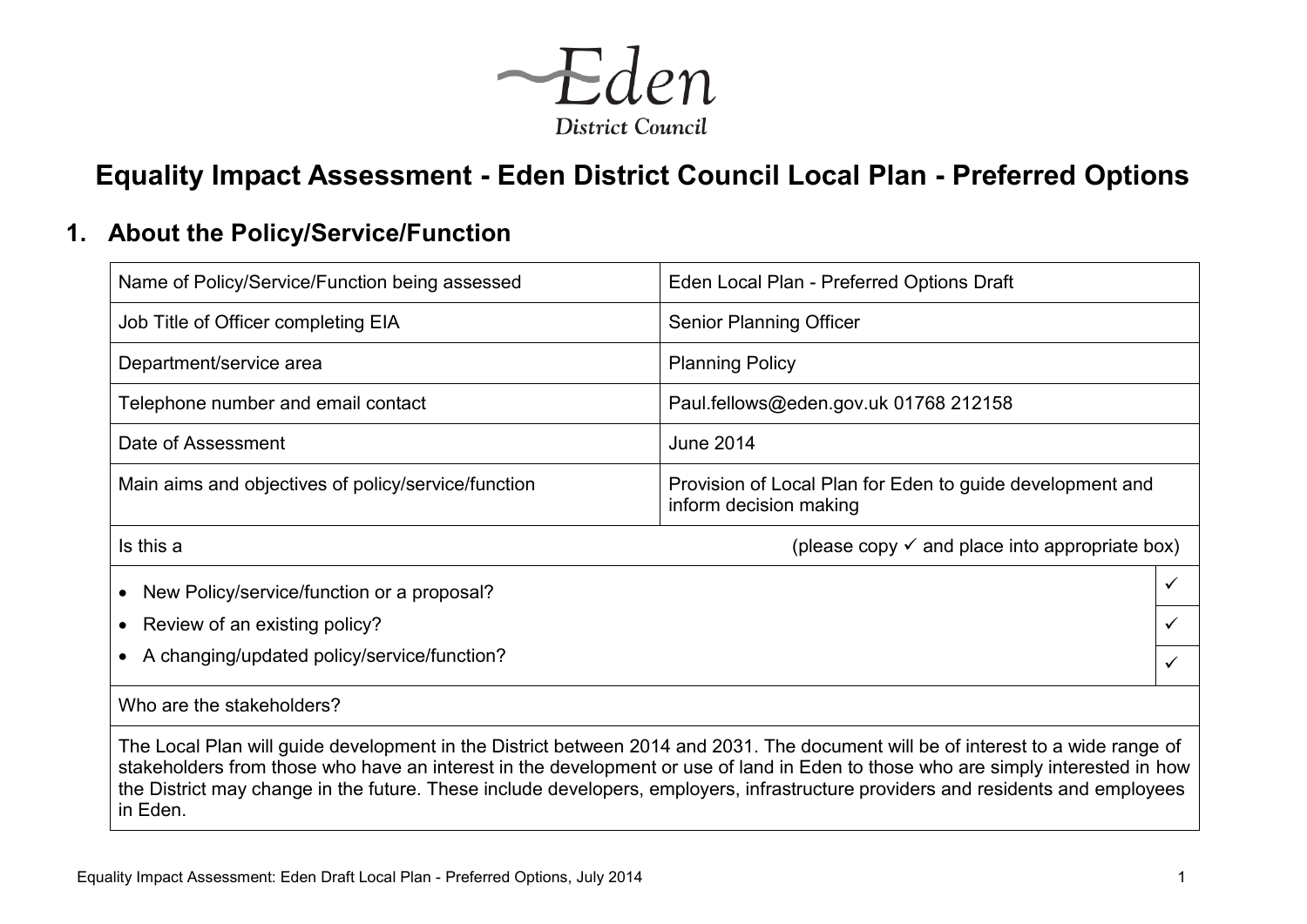# **2. Gathering Relevant Information, Evidence, Data and Research**

Consider the sources of information, evidence, data and research that will help you build up a picture of the likely impacts of your policy/service/function on the protected characteristic groups.

List your sources of information and what they tell you. (Refer to Section 7.0, Step 2 on page 6 of the Guidance Notes).

| <b>Information Source</b>                                                                                                                                                                                                   | <b>Location of data/information</b><br>(give a link here if applicable)                                                            | What does the data/information tell us?                                                |
|-----------------------------------------------------------------------------------------------------------------------------------------------------------------------------------------------------------------------------|------------------------------------------------------------------------------------------------------------------------------------|----------------------------------------------------------------------------------------|
| The Local Plan has previously<br>been consulted upon via<br>electronic means on the web,<br>visits to Parish Councils and<br>drop in sessions through the<br>Housing Allocations and<br><b>Employment Allocations stage</b> | A document has been prepared to accompany<br>the Local Plan which gives a review of the<br>comments received to date<br>(Add Link) | The comments received to date have informed<br>the current iteration of the Local Plan |
| Demographic and economic<br>information                                                                                                                                                                                     | <b>Office for National Statistics</b><br><b>Cumbria County Council</b>                                                             | Future housing demand and job growth                                                   |
| <b>Sustainability Appraisal</b>                                                                                                                                                                                             | Various sources                                                                                                                    | Informs most sustainable methods of<br>distributing development and creating policies  |
| <b>Habitats Regulation Assessment</b><br>Scoping                                                                                                                                                                            | English Nature, Cumbria Records Centre                                                                                             | Possible effects on sites of European<br>importance for wildlife                       |
| Flood zone information                                                                                                                                                                                                      | Environment Agency, consultancy                                                                                                    | Areas where flooding may occur                                                         |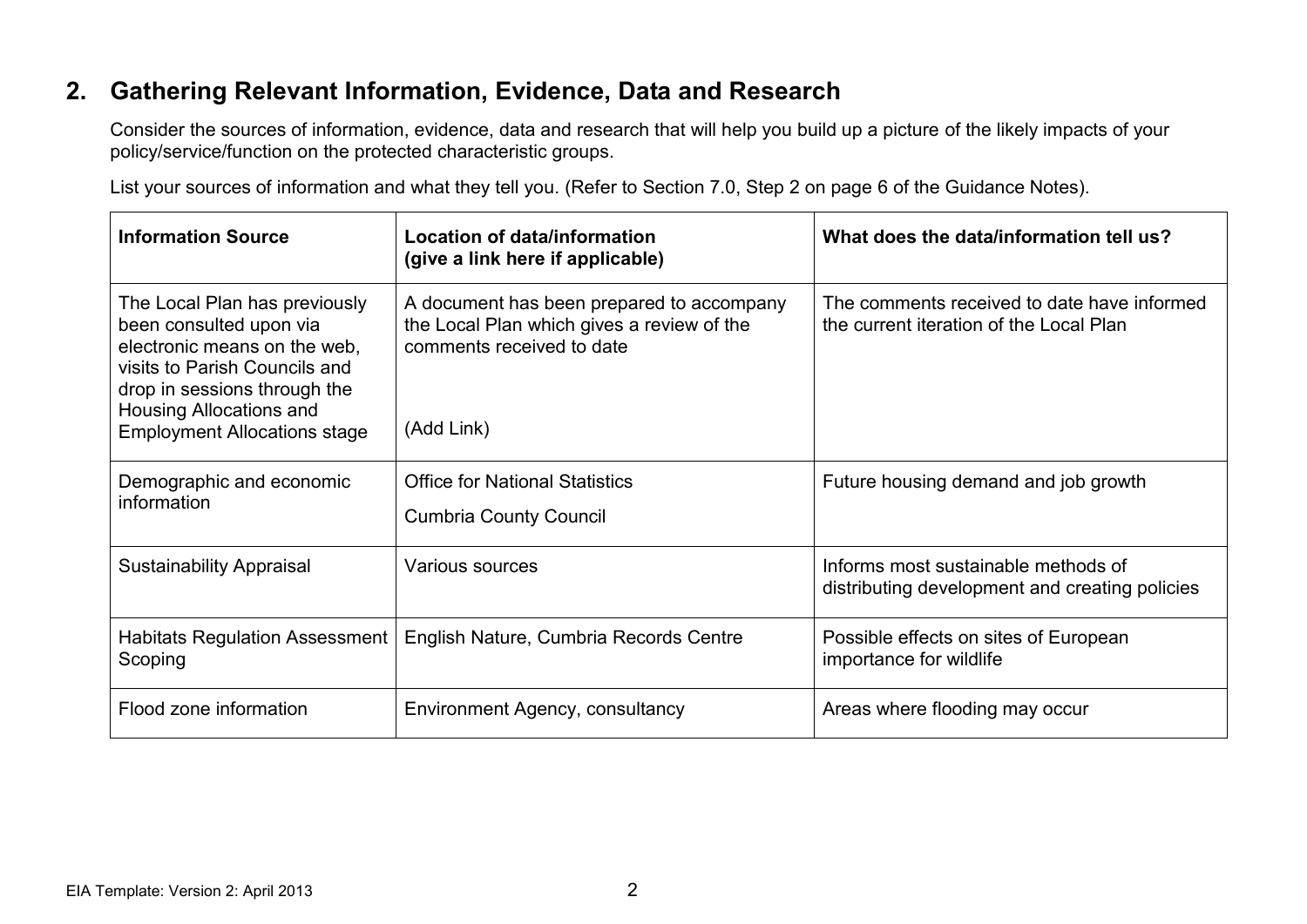# **3. Assessing the Impacts - Spatial Strategy**

| <b>Protected</b><br><b>Characteristic</b><br>Group               | <b>Positive</b><br>Impact or<br>benefit<br>(Y/N) | <b>Negative</b><br>Impact or<br>risk (Y/N) | <b>No</b><br>impact<br>$(\checkmark)$ | Details of likely impact(s)                                                                                                                                                                                                                                                                      | How do<br>you<br>know? | <b>Action required to</b><br>address impact(s)<br>Give justification if<br>action not possible | Note any<br>opportunities<br>to promote<br>equality |
|------------------------------------------------------------------|--------------------------------------------------|--------------------------------------------|---------------------------------------|--------------------------------------------------------------------------------------------------------------------------------------------------------------------------------------------------------------------------------------------------------------------------------------------------|------------------------|------------------------------------------------------------------------------------------------|-----------------------------------------------------|
| Age                                                              | Y                                                |                                            |                                       | Development located in main<br>towns generally near to<br>services and facilities. Rural<br>development to larger<br>settlements generally to<br>promote access to services<br>and facilities which benefits<br>young and old alike                                                              |                        |                                                                                                |                                                     |
| <b>Disability</b>                                                | Y                                                |                                            |                                       | Development located in main<br>towns generally near to<br>services and facilities. Rural<br>development to larger<br>settlements generally to<br>promote access to services<br>and facilities which benefits<br>those needing to access<br>services. Policies on design<br>require accessibility |                        |                                                                                                |                                                     |
| Gender                                                           |                                                  |                                            | $\checkmark$                          |                                                                                                                                                                                                                                                                                                  |                        |                                                                                                |                                                     |
| Race                                                             |                                                  |                                            | $\checkmark$                          |                                                                                                                                                                                                                                                                                                  |                        |                                                                                                |                                                     |
| <b>Religion or</b><br><b>Belief</b><br>(including<br>non-belief) |                                                  |                                            | $\checkmark$                          |                                                                                                                                                                                                                                                                                                  |                        |                                                                                                |                                                     |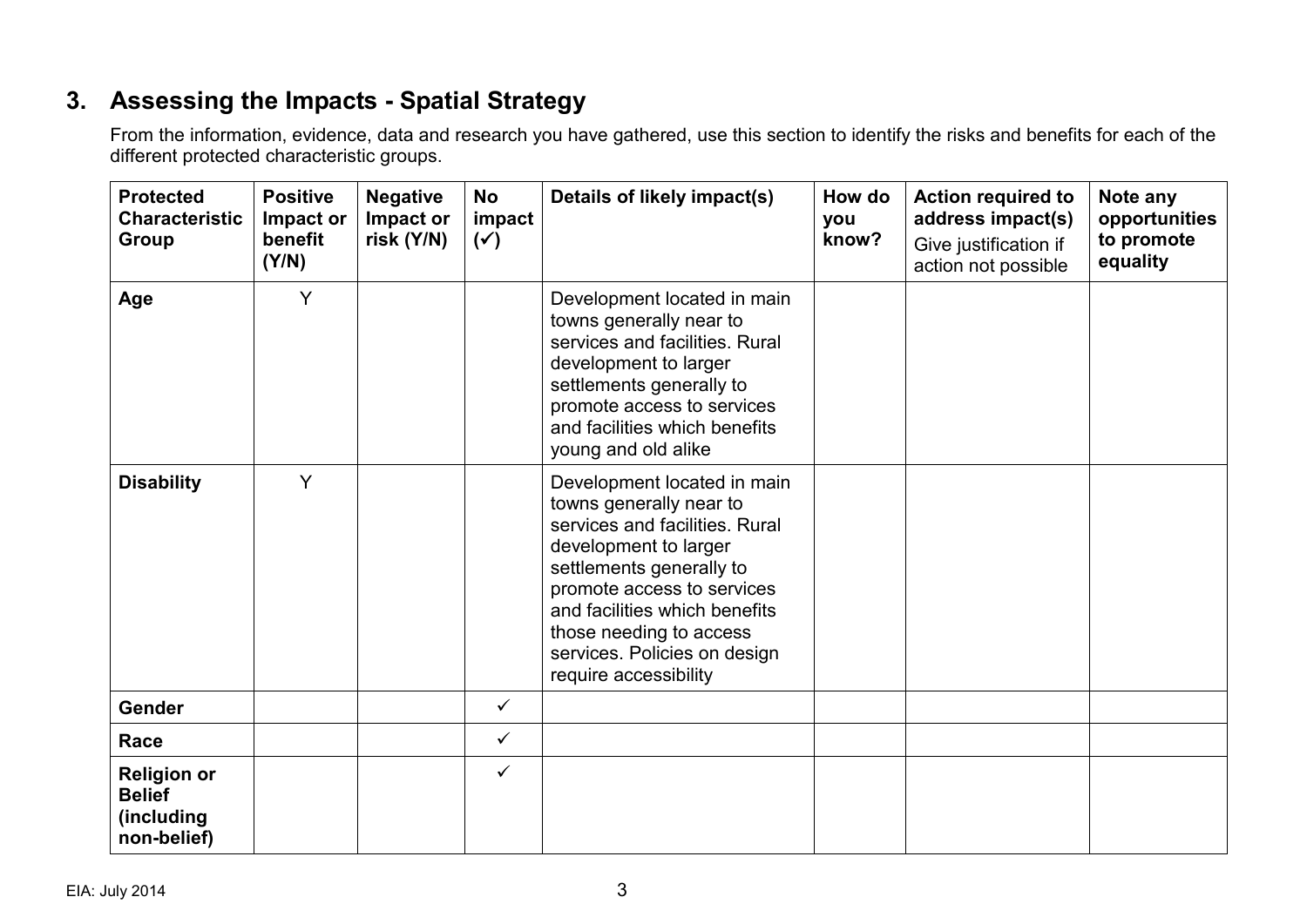| <b>Protected</b><br><b>Characteristic</b><br><b>Group</b> | <b>Positive</b><br>Impact or<br>benefit<br>(Y/N) | <b>Negative</b><br>Impact or<br>risk (Y/N) | No<br>impact<br>$(\checkmark)$ | Details of likely impact(s)                                                                                                                                                                                                         | How do<br>you<br>know? | <b>Action required to</b><br>address impact(s)<br>Give justification if<br>action not possible | Note any<br>opportunities<br>to promote<br>equality |
|-----------------------------------------------------------|--------------------------------------------------|--------------------------------------------|--------------------------------|-------------------------------------------------------------------------------------------------------------------------------------------------------------------------------------------------------------------------------------|------------------------|------------------------------------------------------------------------------------------------|-----------------------------------------------------|
| <b>Marriage and</b><br><b>Civil</b><br>Partnership        |                                                  |                                            | $\checkmark$                   |                                                                                                                                                                                                                                     |                        |                                                                                                |                                                     |
| <b>Pregnancy</b><br>and Maternity                         |                                                  |                                            | $\checkmark$                   |                                                                                                                                                                                                                                     |                        |                                                                                                |                                                     |
| <b>Gender</b><br>Reassignment                             |                                                  |                                            | ✓                              |                                                                                                                                                                                                                                     |                        |                                                                                                |                                                     |
| <b>Sexual</b><br><b>Orientation</b>                       |                                                  |                                            | $\checkmark$                   |                                                                                                                                                                                                                                     |                        |                                                                                                |                                                     |
| <b>Rural</b><br><b>Resident</b>                           | Y                                                |                                            |                                | Development is to be<br>permitted in larger rural<br>villages and on a local needs<br>or exceptional basis in the<br>more rural areas. Community<br>facilities and their protection<br>are also required under the<br>proposed Plan |                        |                                                                                                |                                                     |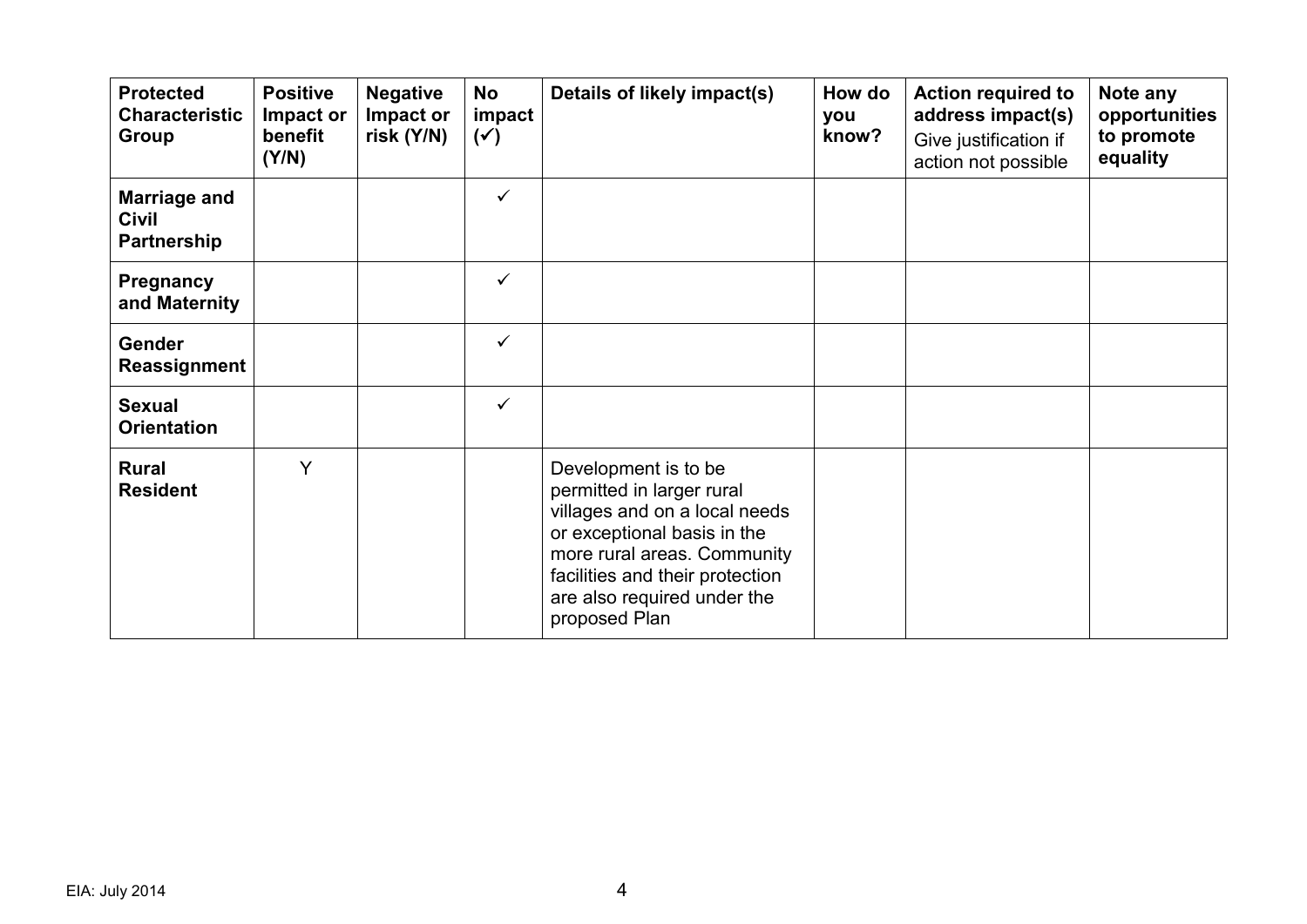#### **Rural Areas**

| <b>Protected</b><br><b>Characteristic</b><br><b>Group</b>        | <b>Positive</b><br>Impact or<br>benefit<br>(Y/N) | <b>Negative</b><br>Impact or<br>risk (Y/N) | <b>No</b><br>impact<br>$(\checkmark)$ | Details of likely impact(s)                                                                                                                                                                                                                    | How do<br>you<br>know? | <b>Action required</b><br>to address<br>impact(s)<br>Give justification<br>if action not<br>possible | Note any<br>opportunities to<br>promote<br>equality |
|------------------------------------------------------------------|--------------------------------------------------|--------------------------------------------|---------------------------------------|------------------------------------------------------------------------------------------------------------------------------------------------------------------------------------------------------------------------------------------------|------------------------|------------------------------------------------------------------------------------------------------|-----------------------------------------------------|
| Age                                                              | Y                                                |                                            |                                       | Plan allows for rural growth,<br>support of rural businesses<br>and tourism opportunities.<br>Also requires consideration<br>of access to facilities and<br>retention of rural facilities<br>such as shops etc which<br>would benefit all ages |                        |                                                                                                      |                                                     |
| <b>Disability</b>                                                | Y                                                |                                            |                                       | Plan provides opportunities<br>for housing to provide for<br>older persons and specialist<br>requirements in both urban<br>and rural areas                                                                                                     |                        |                                                                                                      |                                                     |
| <b>Gender</b>                                                    |                                                  |                                            | $\checkmark$                          |                                                                                                                                                                                                                                                |                        |                                                                                                      |                                                     |
| Race                                                             |                                                  |                                            | $\checkmark$                          |                                                                                                                                                                                                                                                |                        |                                                                                                      |                                                     |
| <b>Religion or</b><br><b>Belief</b><br>(including<br>non-belief) |                                                  |                                            | $\checkmark$                          |                                                                                                                                                                                                                                                |                        |                                                                                                      |                                                     |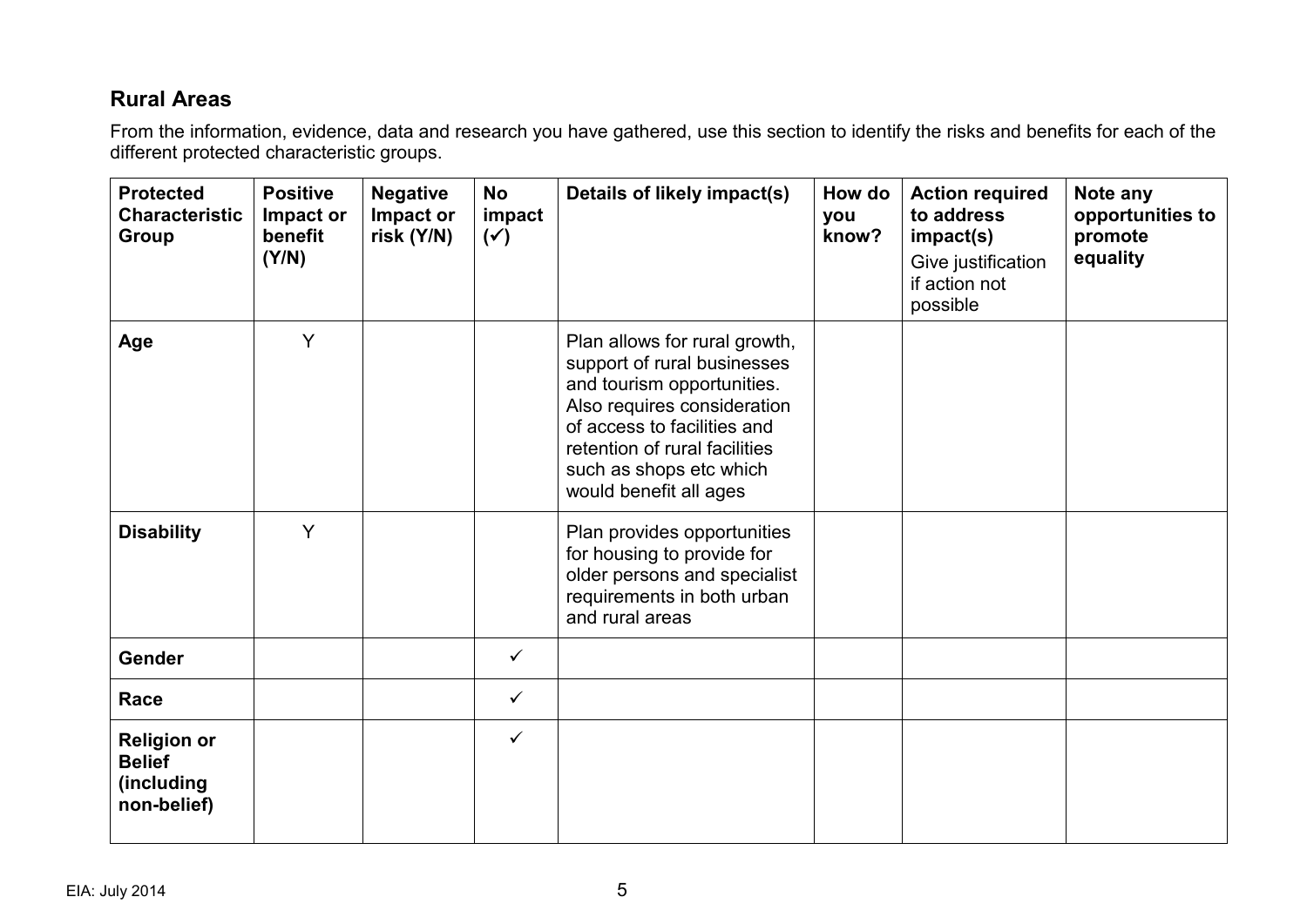| <b>Protected</b><br><b>Characteristic</b><br><b>Group</b> | <b>Positive</b><br>Impact or<br>benefit<br>(Y/N) | <b>Negative</b><br>Impact or<br>risk (Y/N) | <b>No</b><br>impact<br>$(\checkmark)$ | Details of likely impact(s)                                                                                                                                                                 | How do<br>you<br>know? | <b>Action required</b><br>to address<br>impact(s)<br>Give justification<br>if action not<br>possible | Note any<br>opportunities to<br>promote<br>equality |
|-----------------------------------------------------------|--------------------------------------------------|--------------------------------------------|---------------------------------------|---------------------------------------------------------------------------------------------------------------------------------------------------------------------------------------------|------------------------|------------------------------------------------------------------------------------------------------|-----------------------------------------------------|
| <b>Marriage and</b><br><b>Civil</b><br>Partnership        |                                                  |                                            | $\checkmark$                          |                                                                                                                                                                                             |                        |                                                                                                      |                                                     |
| Pregnancy<br>and Maternity                                |                                                  |                                            | $\checkmark$                          |                                                                                                                                                                                             |                        |                                                                                                      |                                                     |
| <b>Gender</b><br>Reassignment                             |                                                  |                                            | $\checkmark$                          |                                                                                                                                                                                             |                        |                                                                                                      |                                                     |
| <b>Sexual</b><br><b>Orientation</b>                       |                                                  |                                            | $\checkmark$                          |                                                                                                                                                                                             |                        |                                                                                                      |                                                     |
| <b>Rural</b><br><b>Resident</b>                           | Y                                                |                                            |                                       | The Plan recognises the<br>importance of sustaining<br>rural communities and an<br>allowance for housing and<br>flexibility for employment has<br>been allowed to protect rural<br>services |                        |                                                                                                      |                                                     |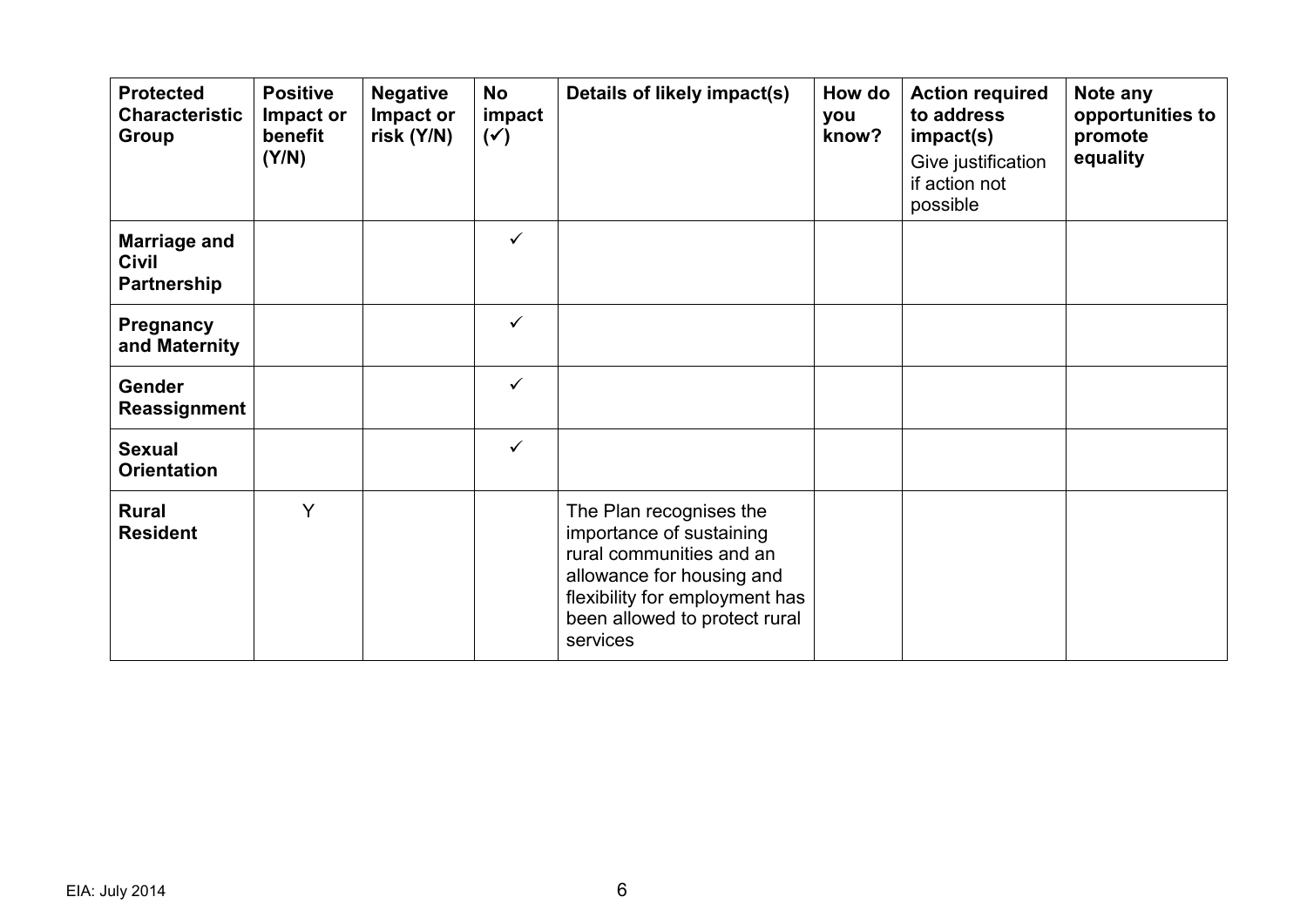### **New Development Guidelines**

| <b>Protected</b><br><b>Characteristic</b><br><b>Group</b>        | <b>Positive</b><br>Impact or<br>benefit<br>(Y/N) | <b>Negative</b><br>Impact or<br>risk (Y/N) | <b>No</b><br>impact<br>$(\checkmark)$ | <b>Details of likely</b><br>impact(s)                                                                                                                                                                                                 | How do<br>you<br>know? | <b>Action required to</b><br>address impact(s)<br>Give justification if<br>action not possible | Note any<br>opportunities to<br>promote<br>equality |
|------------------------------------------------------------------|--------------------------------------------------|--------------------------------------------|---------------------------------------|---------------------------------------------------------------------------------------------------------------------------------------------------------------------------------------------------------------------------------------|------------------------|------------------------------------------------------------------------------------------------|-----------------------------------------------------|
| Age                                                              | Y                                                |                                            |                                       | There is a requirement<br>to consider building for<br>life which considers<br>access and the<br>relationship of<br>development with<br>existing services,<br>facilities and transport<br>links which is to the<br>benefit of all ages |                        |                                                                                                |                                                     |
| <b>Disability</b>                                                | Y                                                |                                            |                                       | <b>Building for Life</b><br>requirements result in<br>consideration of meeting<br>local needs in terms of<br>housing mix which will<br>take account of<br>requirements for<br>specialist housing                                      |                        |                                                                                                |                                                     |
| Gender                                                           |                                                  |                                            | $\checkmark$                          |                                                                                                                                                                                                                                       |                        |                                                                                                |                                                     |
| Race                                                             |                                                  |                                            | $\checkmark$                          |                                                                                                                                                                                                                                       |                        |                                                                                                |                                                     |
| <b>Religion or</b><br><b>Belief</b><br>(including<br>non-belief) |                                                  |                                            | $\checkmark$                          |                                                                                                                                                                                                                                       |                        |                                                                                                |                                                     |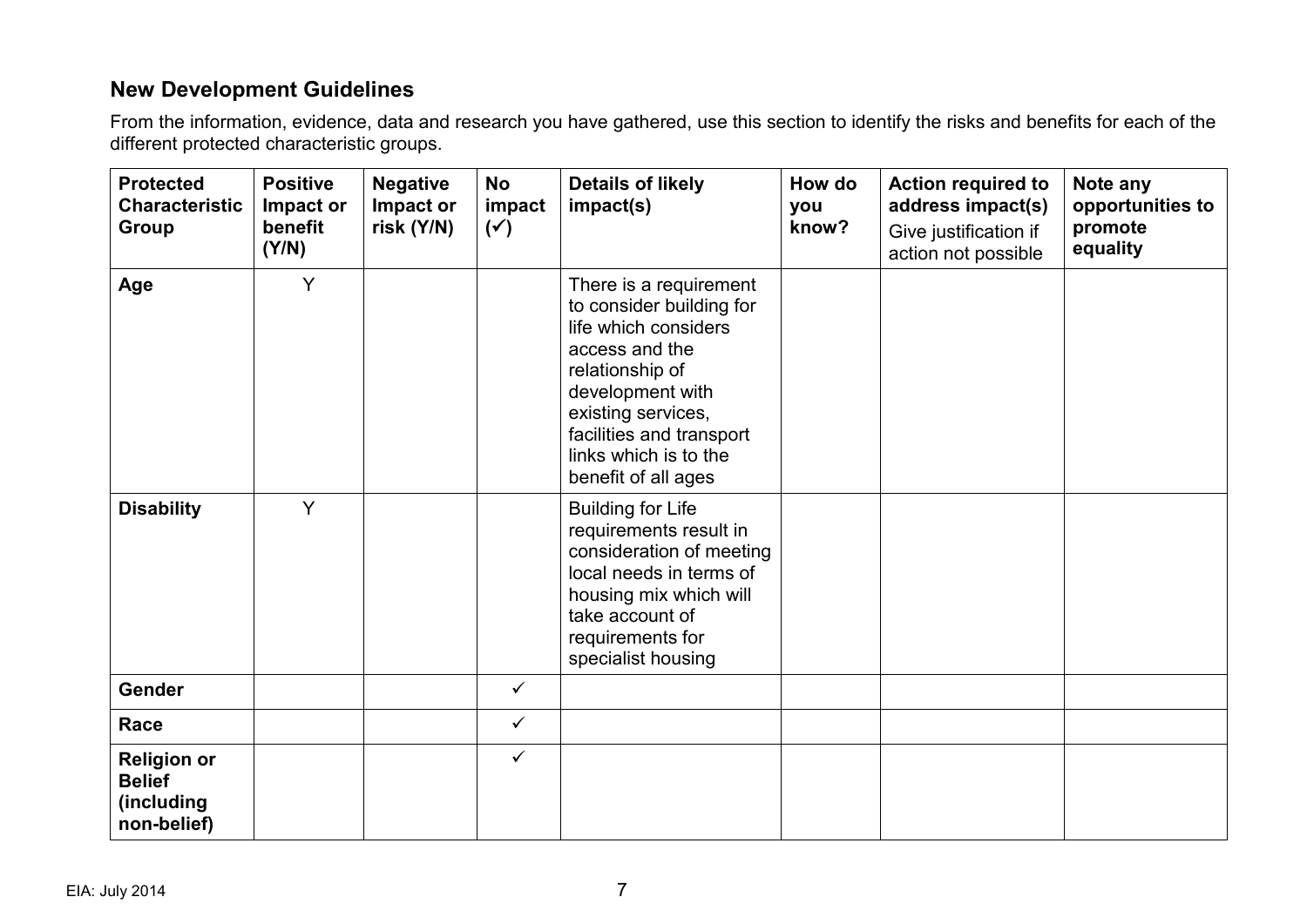| <b>Protected</b><br><b>Characteristic</b><br>Group | <b>Positive</b><br>Impact or<br>benefit<br>(Y/N) | <b>Negative</b><br>Impact or<br>risk $(Y/N)$ | <b>No</b><br>impact<br>$(\checkmark)$ | <b>Details of likely</b><br>impact(s) | How do<br>you<br>know? | <b>Action required to</b><br>address impact(s)<br>Give justification if<br>action not possible | Note any<br>opportunities to<br>promote<br>equality |
|----------------------------------------------------|--------------------------------------------------|----------------------------------------------|---------------------------------------|---------------------------------------|------------------------|------------------------------------------------------------------------------------------------|-----------------------------------------------------|
| <b>Marriage and</b><br><b>Civil</b><br>Partnership |                                                  |                                              | $\checkmark$                          |                                       |                        |                                                                                                |                                                     |
| Pregnancy<br>and Maternity                         |                                                  |                                              | $\checkmark$                          |                                       |                        |                                                                                                |                                                     |
| <b>Gender</b><br>Reassignment                      |                                                  |                                              | ✓                                     |                                       |                        |                                                                                                |                                                     |
| <b>Sexual</b><br><b>Orientation</b>                |                                                  |                                              | $\checkmark$                          |                                       |                        |                                                                                                |                                                     |
| <b>Rural</b><br><b>Resident</b>                    |                                                  |                                              | $\checkmark$                          |                                       |                        |                                                                                                |                                                     |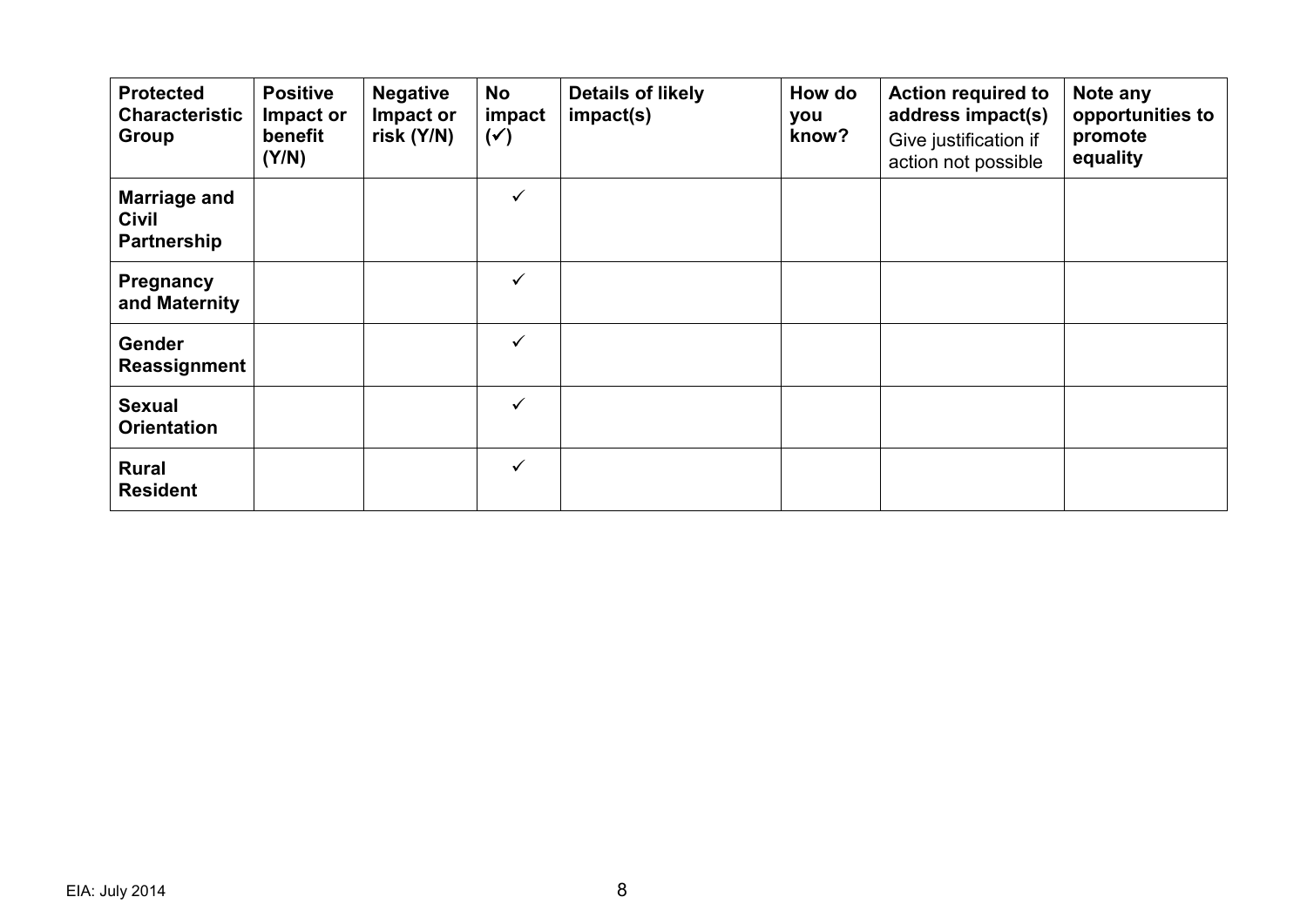### **Housing**

| <b>Protected</b><br><b>Characteristic</b><br>Group | <b>Positive</b><br>Impact or<br>benefit<br>(Y/N) | <b>Negative</b><br>Impact or<br>risk (Y/N) | <b>No</b><br>impact<br>$(\checkmark)$ | <b>Details of likely</b><br>impact(s)                                                                                                                                                                           | How do<br>you<br>know? | <b>Action required to</b><br>address impact(s)<br>Give justification if<br>action not possible | Note any<br>opportunities to<br>promote<br>equality |
|----------------------------------------------------|--------------------------------------------------|--------------------------------------------|---------------------------------------|-----------------------------------------------------------------------------------------------------------------------------------------------------------------------------------------------------------------|------------------------|------------------------------------------------------------------------------------------------|-----------------------------------------------------|
| Age                                                | Y                                                |                                            |                                       | Plan provides for housing<br>based on local needs<br>surveys which identifies<br>both young peoples and<br>older persons<br>requirements. Affordable<br>housing will also be<br>beneficial to all age<br>groups |                        |                                                                                                |                                                     |
| <b>Disability</b>                                  | Y                                                |                                            |                                       | Plan provides<br>opportunities for housing<br>to provide for older<br>persons and specialist<br>requirements                                                                                                    |                        |                                                                                                |                                                     |
| <b>Gender</b>                                      |                                                  |                                            | $\checkmark$                          |                                                                                                                                                                                                                 |                        |                                                                                                |                                                     |
| Race                                               | Y                                                |                                            |                                       | The housing policies<br>include a designation of a<br>site for Gypsies and<br>Travellers to<br>accommodate the needs<br>for this minority group                                                                 |                        |                                                                                                |                                                     |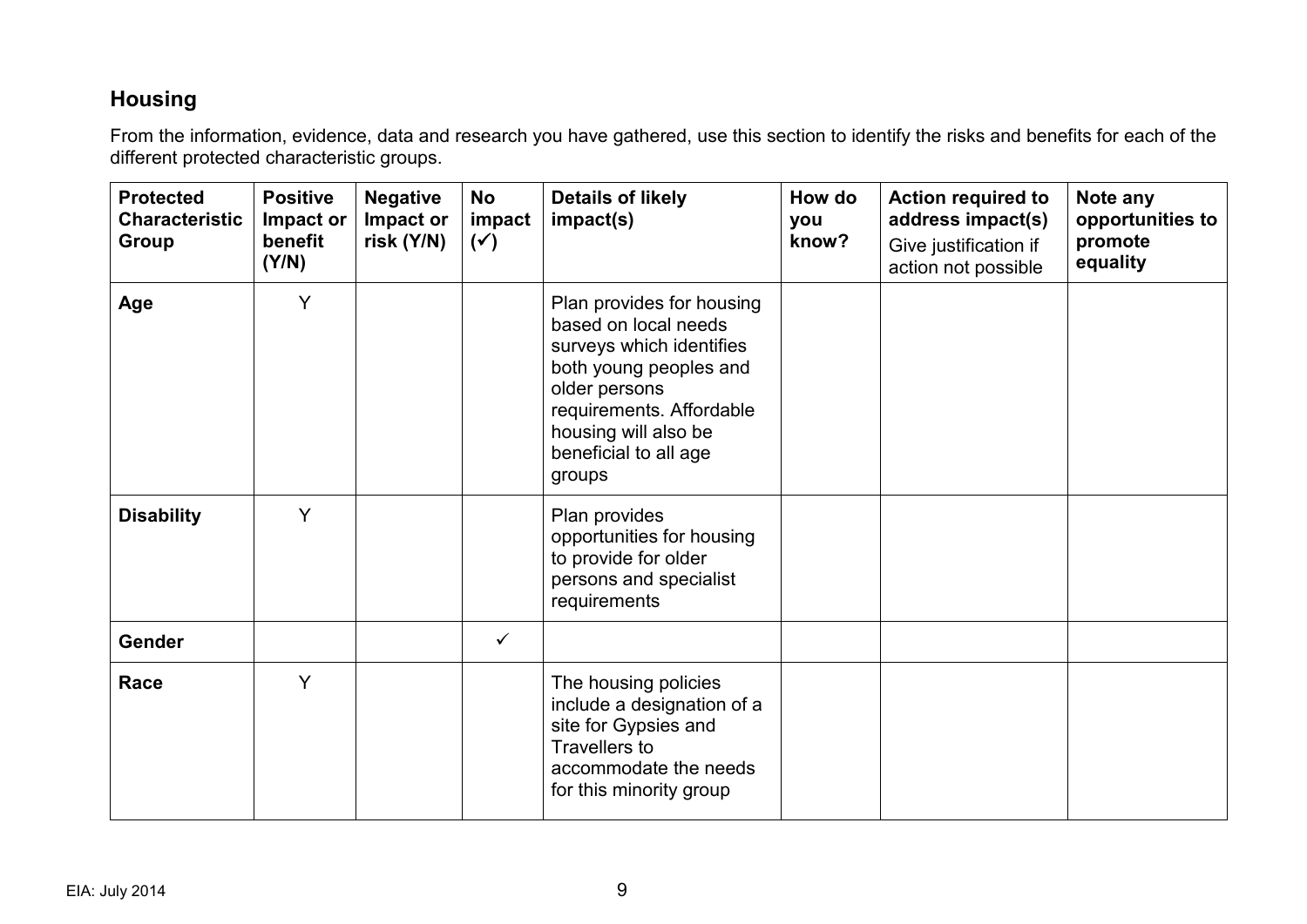| <b>Protected</b><br><b>Characteristic</b><br><b>Group</b>        | <b>Positive</b><br>Impact or<br>benefit<br>(Y/N) | <b>Negative</b><br>Impact or<br>risk (Y/N) | <b>No</b><br>impact<br>$(\checkmark)$ | <b>Details of likely</b><br>impact(s)                                                                                                    | How do<br>you<br>know? | <b>Action required to</b><br>address impact(s)<br>Give justification if<br>action not possible | Note any<br>opportunities to<br>promote<br>equality |
|------------------------------------------------------------------|--------------------------------------------------|--------------------------------------------|---------------------------------------|------------------------------------------------------------------------------------------------------------------------------------------|------------------------|------------------------------------------------------------------------------------------------|-----------------------------------------------------|
| <b>Religion or</b><br><b>Belief</b><br>(including<br>non-belief) |                                                  |                                            | ✓                                     |                                                                                                                                          |                        |                                                                                                |                                                     |
| <b>Marriage and</b><br><b>Civil</b><br>Partnership               |                                                  |                                            | $\checkmark$                          |                                                                                                                                          |                        |                                                                                                |                                                     |
| Pregnancy<br>and Maternity                                       |                                                  |                                            | ✓                                     |                                                                                                                                          |                        |                                                                                                |                                                     |
| <b>Gender</b><br>Reassignment                                    |                                                  |                                            | ✓                                     |                                                                                                                                          |                        |                                                                                                |                                                     |
| <b>Sexual</b><br><b>Orientation</b>                              |                                                  |                                            | ✓                                     |                                                                                                                                          |                        |                                                                                                |                                                     |
| <b>Rural</b><br><b>Resident</b>                                  | Y                                                |                                            |                                       | Policies allow housing in<br>the rural area as an<br>exception to policy but this<br>can be cross-subsidized<br>with open market housing |                        |                                                                                                |                                                     |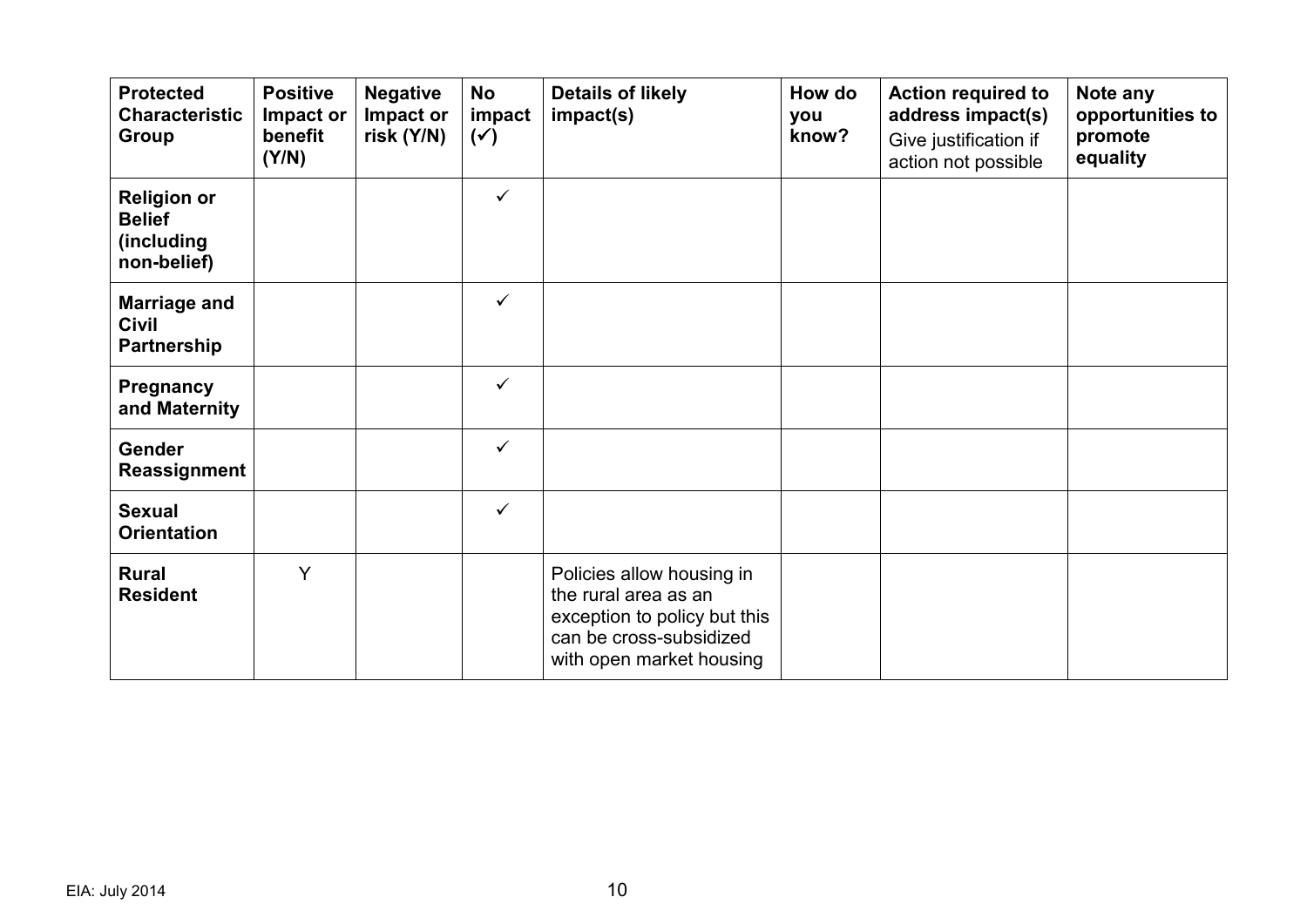#### **Economic**

| <b>Protected</b><br><b>Characteristic</b><br>Group               | <b>Positive</b><br>Impact or<br>benefit<br>(Y/N) | <b>Negative</b><br>Impact or<br>risk (Y/N) | <b>No</b><br>impact<br>$(\checkmark)$ | <b>Details of likely</b><br>impact(s)                                                                                                                               | How do<br>you<br>know? | <b>Action required to</b><br>address impact(s)<br>Give justification if<br>action not possible | Note any<br>opportunities to<br>promote<br>equality |
|------------------------------------------------------------------|--------------------------------------------------|--------------------------------------------|---------------------------------------|---------------------------------------------------------------------------------------------------------------------------------------------------------------------|------------------------|------------------------------------------------------------------------------------------------|-----------------------------------------------------|
| Age                                                              | Y                                                |                                            |                                       | Plan provides for<br>employment<br>opportunities, to help aid<br>in the retention of<br>younger people and<br>skilled workers                                       |                        |                                                                                                |                                                     |
| <b>Disability</b>                                                | Y                                                |                                            |                                       | Plan provides<br>opportunities for<br>employment with access<br>to public transport which<br>could be accessed by<br>people with disabilities if<br>unable to drive |                        |                                                                                                |                                                     |
| Gender                                                           |                                                  |                                            | $\checkmark$                          |                                                                                                                                                                     |                        |                                                                                                |                                                     |
| Race                                                             |                                                  |                                            | $\checkmark$                          |                                                                                                                                                                     |                        |                                                                                                |                                                     |
| <b>Religion or</b><br><b>Belief</b><br>(including<br>non-belief) |                                                  |                                            | $\checkmark$                          |                                                                                                                                                                     |                        |                                                                                                |                                                     |
| <b>Marriage and</b><br><b>Civil</b><br>Partnership               |                                                  |                                            | $\checkmark$                          |                                                                                                                                                                     |                        |                                                                                                |                                                     |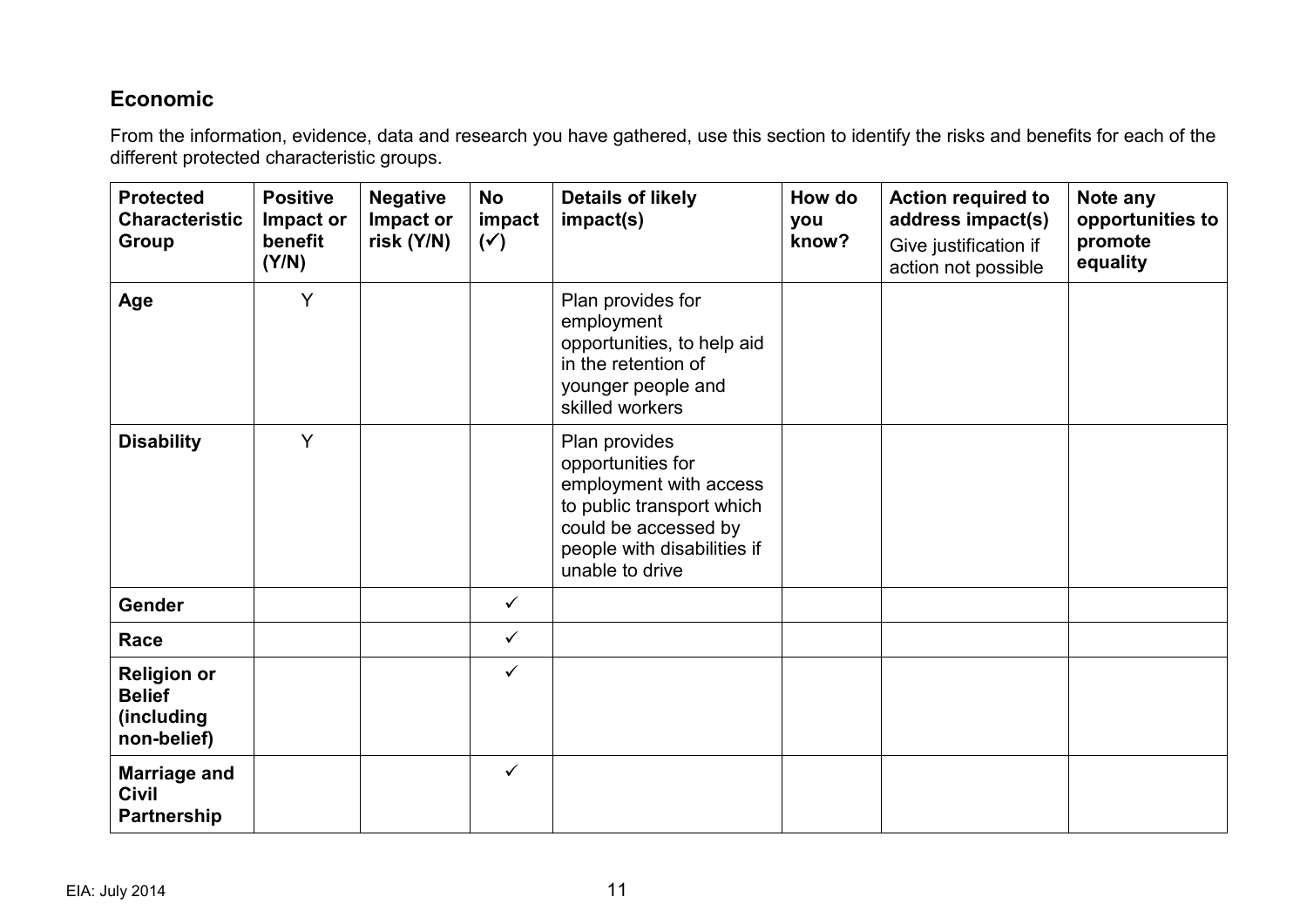| <b>Protected</b><br><b>Characteristic</b><br>Group | <b>Positive</b><br>Impact or<br>benefit<br>(Y/N) | <b>Negative</b><br>Impact or<br>risk $(Y/N)$ | No<br>impact<br>$(\checkmark)$ | <b>Details of likely</b><br>impact(s)                                                                                                          | How do<br>you<br>know? | <b>Action required to</b><br>address impact(s)<br>Give justification if<br>action not possible | Note any<br>opportunities to<br>promote<br>equality |
|----------------------------------------------------|--------------------------------------------------|----------------------------------------------|--------------------------------|------------------------------------------------------------------------------------------------------------------------------------------------|------------------------|------------------------------------------------------------------------------------------------|-----------------------------------------------------|
| <b>Pregnancy</b><br>and Maternity                  |                                                  |                                              | $\checkmark$                   |                                                                                                                                                |                        |                                                                                                |                                                     |
| <b>Gender</b><br>Reassignment                      |                                                  |                                              | $\checkmark$                   |                                                                                                                                                |                        |                                                                                                |                                                     |
| <b>Sexual</b><br><b>Orientation</b>                |                                                  |                                              | $\checkmark$                   |                                                                                                                                                |                        |                                                                                                |                                                     |
| <b>Rural</b><br><b>Resident</b>                    | v                                                |                                              |                                | Policies support rural<br>diversification and<br>support for rural<br>businesses to retain<br>employment<br>opportunities in the rural<br>area |                        |                                                                                                |                                                     |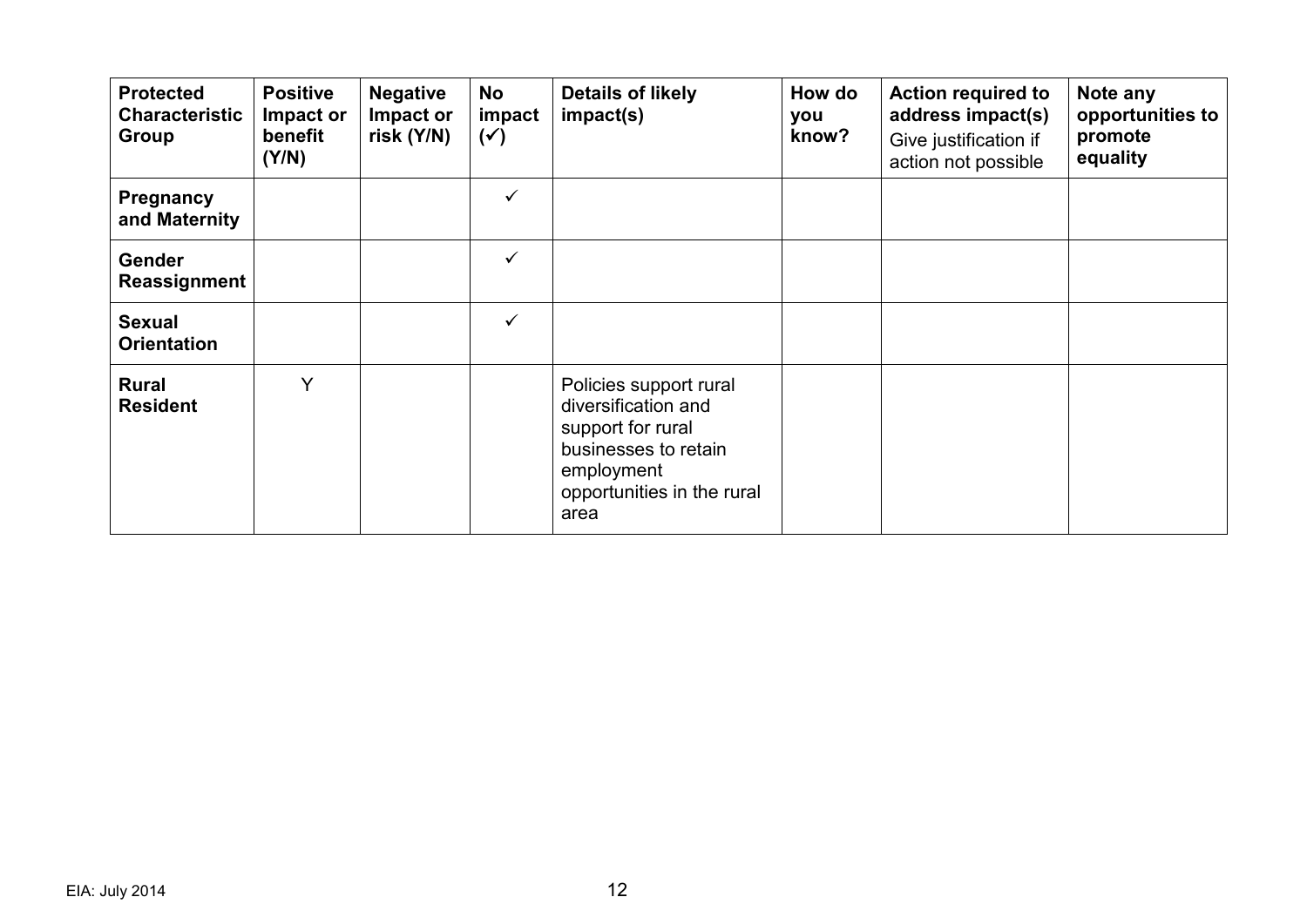#### **Environmental**

| <b>Protected</b><br><b>Characteristic</b><br>Group               | <b>Positive</b><br>Impact or<br>benefit<br>(Y/N) | <b>Negative</b><br>Impact or<br>risk (Y/N) | <b>No</b><br>impact<br>$(\check{ }')$ | <b>Details of likely</b><br>impact(s)                                                                                                                                                                 | How do<br>you<br>know? | <b>Action required to</b><br>address impact(s)<br>Give justification if<br>action not possible | Note any<br>opportunities<br>to promote<br>equality |
|------------------------------------------------------------------|--------------------------------------------------|--------------------------------------------|---------------------------------------|-------------------------------------------------------------------------------------------------------------------------------------------------------------------------------------------------------|------------------------|------------------------------------------------------------------------------------------------|-----------------------------------------------------|
| Age                                                              | Y                                                |                                            |                                       | Plan contains<br>requirements for green<br>infrastructure provision<br>and protection of existing<br>spaces which will benefit<br>younger and older people<br>and aid in healthy lifestyle<br>choices |                        |                                                                                                |                                                     |
| <b>Disability</b>                                                | Y                                                |                                            |                                       | Accessibility to green<br>spaces is considered in<br>the Plan                                                                                                                                         |                        |                                                                                                |                                                     |
| Gender                                                           |                                                  |                                            | $\checkmark$                          |                                                                                                                                                                                                       |                        |                                                                                                |                                                     |
| Race                                                             |                                                  |                                            | $\checkmark$                          |                                                                                                                                                                                                       |                        |                                                                                                |                                                     |
| <b>Religion or</b><br><b>Belief</b><br>(including<br>non-belief) |                                                  |                                            | $\checkmark$                          |                                                                                                                                                                                                       |                        |                                                                                                |                                                     |
| <b>Marriage and</b><br><b>Civil</b><br>Partnership               |                                                  |                                            | $\checkmark$                          |                                                                                                                                                                                                       |                        |                                                                                                |                                                     |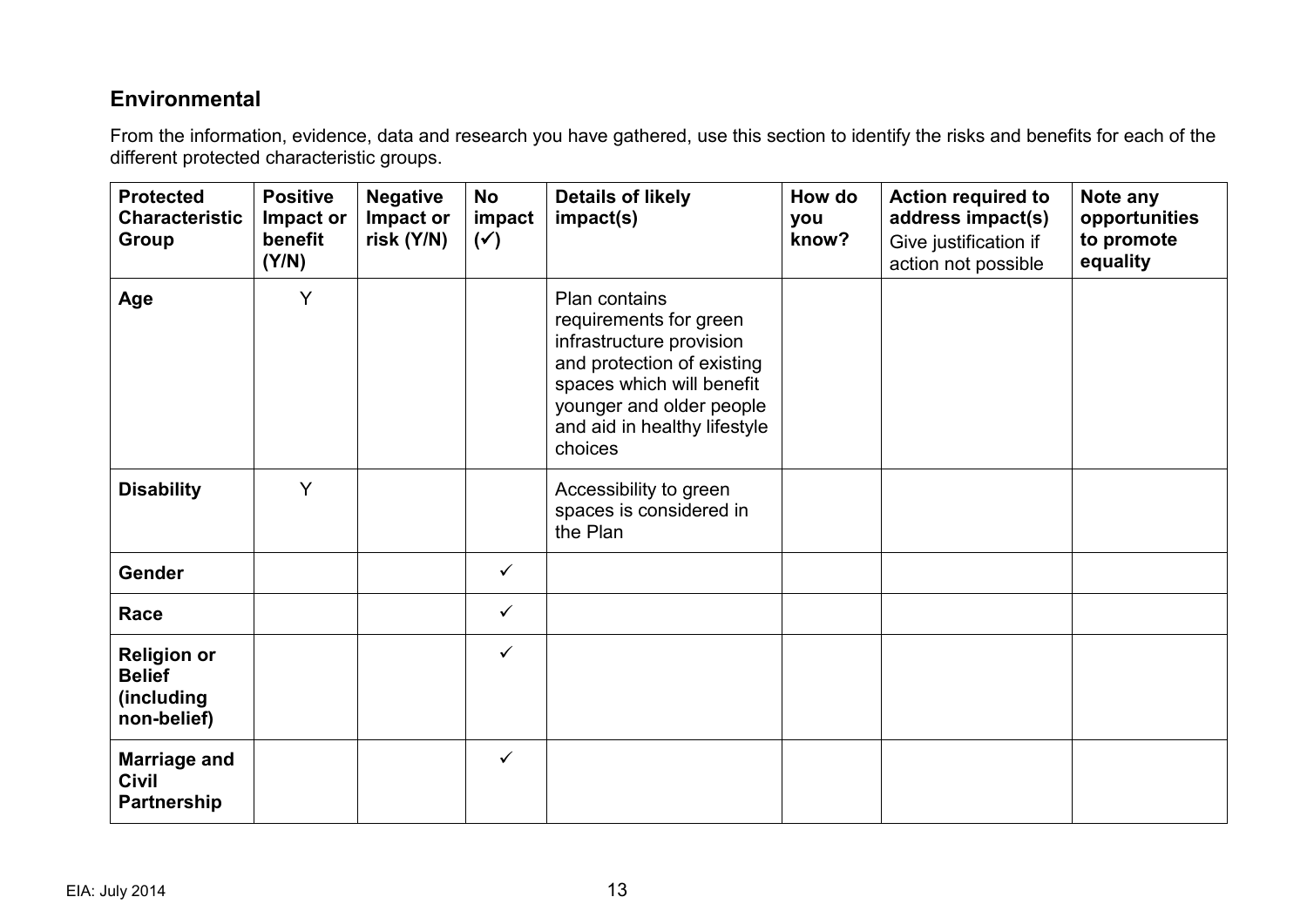| <b>Protected</b><br><b>Characteristic</b><br>Group | <b>Positive</b><br>Impact or<br>benefit<br>(Y/N) | <b>Negative</b><br>Impact or<br>risk $(Y/N)$ | No<br>impact<br>$(\checkmark)$ | <b>Details of likely</b><br>impact(s)                                                                                | How do<br>you<br>know? | <b>Action required to</b><br>address impact(s)<br>Give justification if<br>action not possible | Note any<br>opportunities<br>to promote<br>equality |
|----------------------------------------------------|--------------------------------------------------|----------------------------------------------|--------------------------------|----------------------------------------------------------------------------------------------------------------------|------------------------|------------------------------------------------------------------------------------------------|-----------------------------------------------------|
| Pregnancy<br>and Maternity                         |                                                  |                                              | ✓                              |                                                                                                                      |                        |                                                                                                |                                                     |
| Gender<br>Reassignment                             |                                                  |                                              | ✓                              |                                                                                                                      |                        |                                                                                                |                                                     |
| <b>Sexual</b><br><b>Orientation</b>                |                                                  |                                              | ✓                              |                                                                                                                      |                        |                                                                                                |                                                     |
| <b>Rural</b><br><b>Resident</b>                    | $\vee$                                           |                                              |                                | The policies recognised<br>that the countryside is an<br>asset for both recreation<br>and the wider rural<br>economy |                        |                                                                                                |                                                     |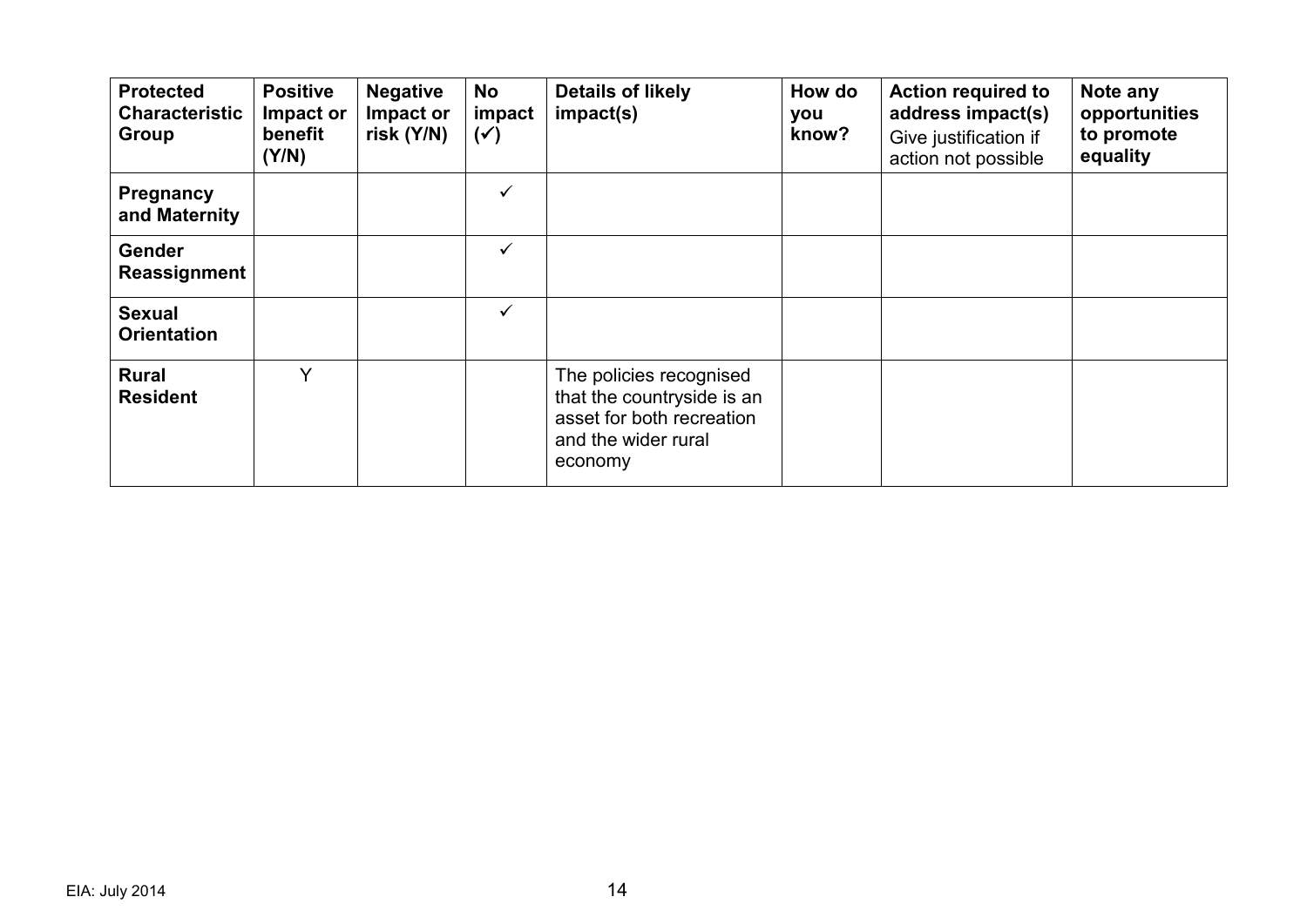# **4. Action Planning**

| What is the<br>negative/<br>adverse impact<br>or area for<br>further action? | <b>Actions proposed to</b><br>reduce/eliminate the<br>negative impact | Who will lead on<br>the action(s)? | <b>Resource</b><br>implications/resources<br>required | When?<br>(target completion<br>date) | <b>Monitoring</b><br><b>Arrangements</b> |
|------------------------------------------------------------------------------|-----------------------------------------------------------------------|------------------------------------|-------------------------------------------------------|--------------------------------------|------------------------------------------|
|                                                                              |                                                                       |                                    |                                                       |                                      |                                          |
|                                                                              |                                                                       |                                    |                                                       |                                      |                                          |
|                                                                              |                                                                       |                                    |                                                       |                                      |                                          |
|                                                                              |                                                                       |                                    |                                                       |                                      |                                          |
|                                                                              |                                                                       |                                    |                                                       |                                      |                                          |
|                                                                              |                                                                       |                                    |                                                       |                                      |                                          |
|                                                                              |                                                                       |                                    |                                                       |                                      |                                          |